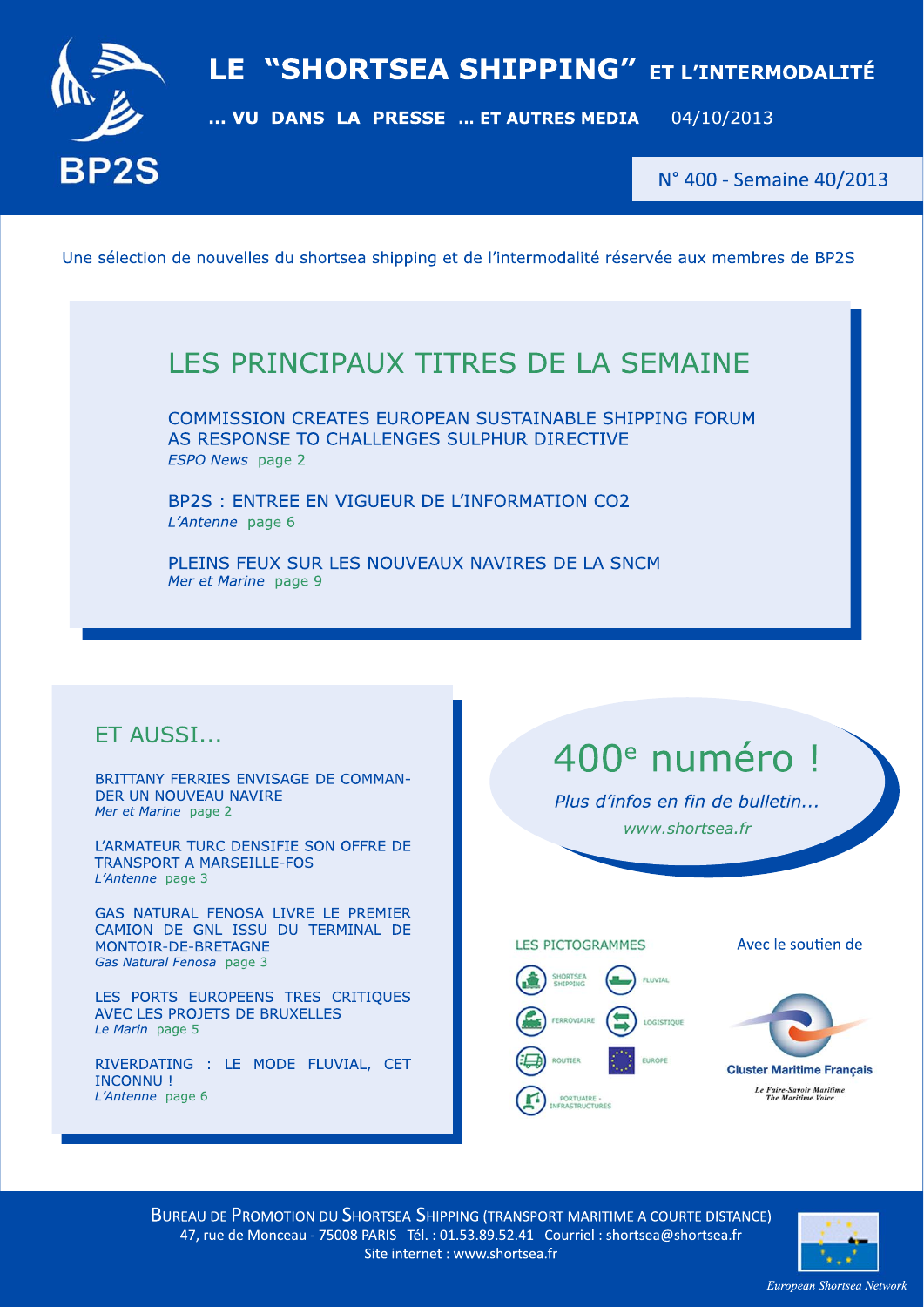

N° 400 - Semaine 40/2013



#### **TRAN DISCUSSES THE DEPLOYMENT OF ALTERNATIVE FUELS INFRASTRUCTURE AND WEIGHT AND DIMENSIONS**

- During the TRAN Committee [NDLR : Parlement européen] of 16 September, **Rapporteur** Carlo Fidanza (EPP/IT) **welcomed** the **Commission's proposal** on the **deployment of alternative fuels infrastructure** as necessary to reduce Europe's dependence on oil and improve the diversification of energy supply.

Some of the Rapporteur's amendments **strengthen** the **national policy frameworks for** the **deployment of alternative fuels and their infrastructure**.

MEPs expressed a general consensus on the Rapporteur's amendments and stresses that market should be the driving force for the build-up of infrastructure but **EU and national incentives and public support** would be **necessary in the initial phase**.

The **vote in TRAN Committee** is scheduled for **14 November**.

- Furthermore, on the next day, MEPs had an **exchange of views** on the **proposed revision of the "Weight and Dimensions" Directive**, which aims at improving road safety and intermodal transport [NDLR : 45' inclus], facilitating enforcement of vehicles that infringe the maximum weights and dimensions, and allowing manufacturers to develop more aerodynamic, fuel-efficient and safer vehicles. **Rapporteur** Jörg Leichtfried (S&D/AT) **recognised positives aspects of the proposal**, such as improving cabs' aerodynamics or preselected and targeted checks.

However, he **criticised** the **Commission** for **not** having **assessed** the **impact of megatrucks on safety, modal shift and infrastructure** before adopting the proposal.

**MEPs** seemed to be **split** on **different issues** and, in particular, on the one **concerning** the **crossborder circulation of megatrucks**. Some MEPs **agreed** with the Rapporteur's view leaving up to the individual **Member States to decide** whether to allow the circulation of megatrucks on their territory. Other MEPs favoured a **corridor approach** meaning that megatrucks would only be allowed under certain conditions and only on specific certified roads.

The draft report will be presented on 5 November and the **deadline for amendments** is **20 November**. The **vote in TRAN Committee** on the draft report is expected in **February 2014**.

*ESPO News Monthly Overview - 25/09/2013*



#### **COMMISSION CREATES EUROPEAN SUSTAINABLE SHIPPING FORUM AS RESPONSE TO CHALLENGES SULPHUR DIRECTIVE**

The European Commission announced the **establishment** of the **European Sustainable Shipping Forum** (ESSF) **in response to** the **challenges** created by the **Sulphur Directive**.

The **aim** of ESSF is **to assess** the **developments towards compliance with the IMO 0.1% sulphur content in marine fuel**, which are due to enter into force as from 1st January 2015 in the SECAs (Sulphur Emission Control Areas). Furthermore, with ESSF, the Commission intends to **bring together Member States and maritime industry stakeholders** in order to enable a structural dialogue, exchange of best practices and coordination, while providing the opportunity **to discuss practical issues** that could be encountered during the implementation process.

The **Commission** also launched a [call for application](http://ec.europa.eu/transport/themes/sustainable/news/doc/2013-09-25-essf-call-for-applications/call.pdf) for the **selection of ESSF members**.

**Applications** from organisations, which meet the criteria are expected to be sent by **18 October 2013**.  *ESPO News Monthly Overview - 25/09/2013*



#### **ALIANÇA CHRISTENS SECOND VESSEL IN ITS CABOTAGE FLEET**

With the "Fernão de Magalhães" **Aliança** has **christened** (in Manaus) the **second of four identical** new **container ships** for its **cabotage fleet**.

The Hamburg Süd subsidiary **Aliança** is continuining to **modernise** its **cabotage service fleet**. The **newbuild** is **one of four ships** with a **slot capacity** of **3,800 TEU.** The newbuilds have almost **twice** the number **slots** as the **previous Aliança ships** employed on this service. The newbuilds extend the transportation capacity of Aliança, whilst setting new standards for fuel savings and environmental responsibility.

**Aliança** is **convinced** that the **advantages of cabotage over land transportation** will be made even **greater** by the **introduction** of the **new ships**.

*SeaNews 29/09/2013*



#### **BRITTANY FERRIES ENVISAGE DE COMMANDER UN NOUVEAU NAVIRE**

La **compagnie** bretonne envisage de **passer commande** d'un **nouveau navire**. Un ferry qui devra, notamment, **répondre** au **renforcement** de la **règlementation** sur les **émissions polluantes**. Face à cette contrainte, **Brittany Ferries** pourrait **opter** pour une **propulsion** au **GNL**.

La compagnie devrait, **par ailleurs**, lancer d'importants **travaux** sur sa **flotte** afin de l'**adapter** aux **nouvelles normes**, par exemple au travers de la **mise en place** de **filtres** à **particules** (scrubbers).  *Mer et Marine 30/09/2013*

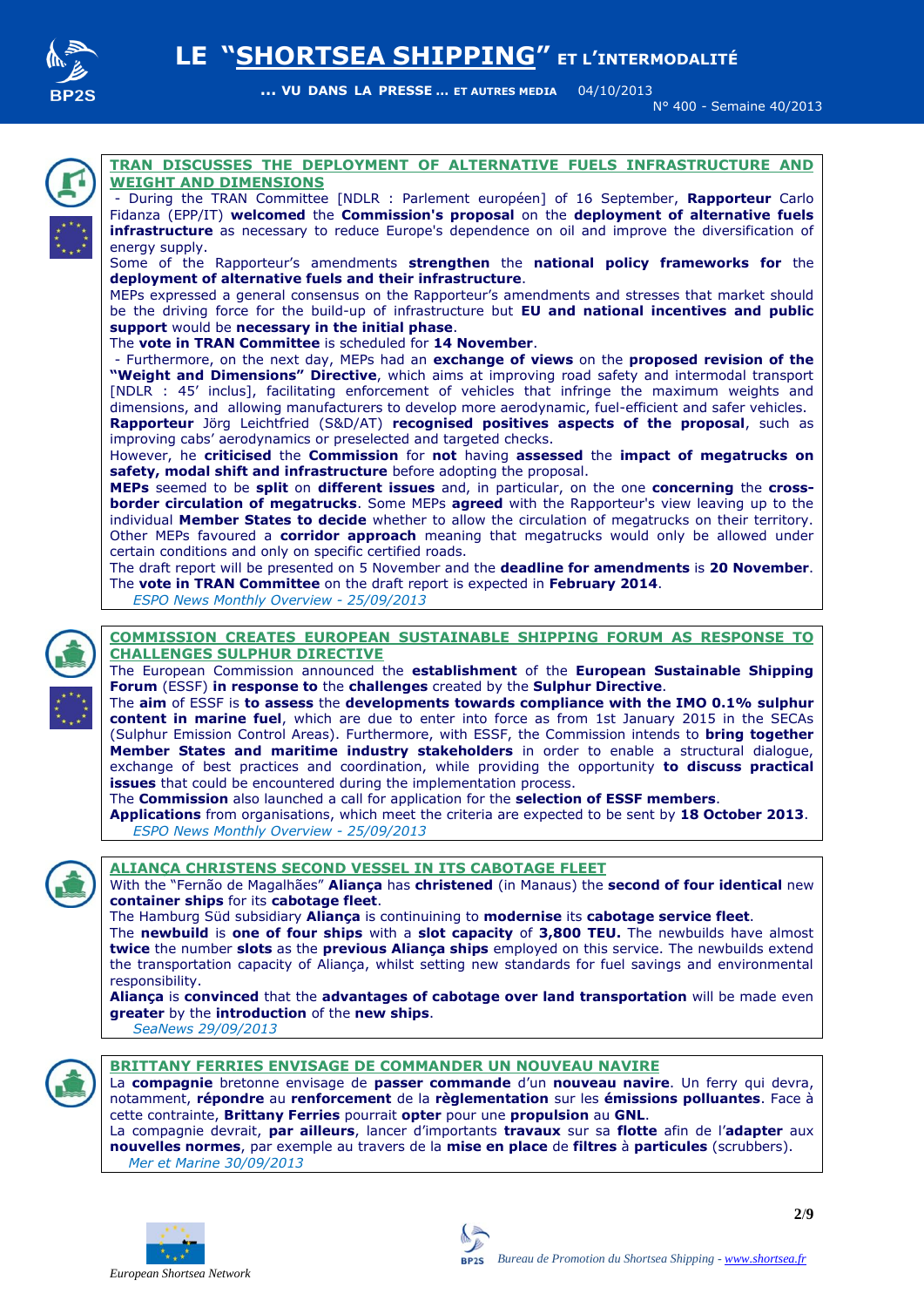

N° 400 - Semaine 40/2013



#### **BIMCO: LNG BUNKERS "NOT AN OPTION" FOR MOST SHIPS**

President of the **Baltic and International Maritime Council** (BIMCO), told the IMO's World Maritime Day Symposium that **LNG bunkers** are "*not an option*" for **most ships**.

He said a **lack of distribution systems**, combined with the **cost of retrofitting vessels** to use the fuel, makes it **generally impractical**.

"*For the vast majority of ships, the only fuel they can consider is Marine Diesel Oil,*" he said. He raises the question of whether there will be **sufficient distillate fuel available** to meet demand in 2020 when the **global cap** on the **sulfur content** of marine fuel **drops** to **0.5 percent**.

In order to do so, he said the **refining industry** would have to **increase production** by **15 to 20%**. "*What's going to happen to the high sulphur fuel at the bottom of the cracking tower?*" he asked. The **sulfur content limit** "*was put in place before the technology was available to meet its requirements, and without regard to the practicalities of retrofitting*."  *Ship & Bunker News 30/09/2013*



#### **L'ARMATEUR TURC DENSIFIE SON OFFRE DE TRANSPORT A MARSEILLE-FOS**

Pour **Arkas**, le **calendrier** est **chargé**. Les bonnes nouvelles se succèdent pour **Marseille-Fos** avec la **première escale** du **nouveau service** direct qui relie **Fos** à **Alger** tous les **huit jours** puis avec l'**ouverture** de la **ligne bimensuelle** sur la **Méditerranée orientale**, **un service** qui démarre avec l'arrivée du premier navire pour le **Liban**, la **Turquie**, l'**Égypte** auxquels il faut ajouter les **ports libyens** via Cagliari.

**Arkas** est en **négociations** pour trouver une solution de **feedering** entre le port de **Fos** et **Algésiras**. Il doit sa **croissance** à celle de l'**économie turque**.

Aujourd'hui, la filiale armatoriale possède **35 navires** cellularisés **de 1.000 à 2.500 EVP**.

Il dessert la **Méditerranée orientale**, la **mer Noire**, la **Méditerranée occidentale**, l'**Ouest** de la **péninsule Ibérique** et la Côte occidentale africaine.

 *L'Antenne 30/09/2013*



#### **FOS : ARKAS FAIT SA PREMIERE ESCALE VERS LA MEDITERRANEE ORIENTALE**

**Arkas** a ouvert ce lundi **30 septembre**, avec l'escale de son navire au terminal Eurofos, sa **nouvelle ligne** au départ de **Fos** vers **Beyrouth**, **Mersin**, **Alexandrie** et (*via* transbordement) les ports libyens. La **prochaine escale** de ce service bimensuel est prévue le **13 octobre** avec un **porte-conteneurs** identique de **1440 EVP**

Le **21 septembre**, un autre **porte-conteneurs** de **1100 EVP** avait fait à **Fos** la **première touchée** vers l'**Algérie** d'un autre service qu'Arkas a décidé de faire escaler dans le port français.

L'**armateur turc familial centenaire**, qui exploite une **trentaine de navires**, est **représenté** par **Arkas France**, **coentreprise** créée à Marseille l'automne dernier **avec** le groupe bordelais **Balguerie**.  *Le Marin – 30/09/2013*



#### **GAS NATURAL FENOSA LIVRE LE PREMIER CAMION DE GNL ISSU DU TERMINAL DE MONTOIR-DE-BRETAGNE**

**Gas Natural Fenosa** est le **premier fournisseur de GNL**1 de détail à **livrer par camion du GNL provenant** du **terminal méthanier Elengy** de **Montoir**-de-Bretagne, une première en France.

Le **27 Septembre** 2013 a eu lieu au terminal méthanier Elengy de Montoir-de-Bretagne, le premier chargement en **GNL** d'un **camion-citerne**. Gas Natural Fenosa, pionnier en GNL de détail en France, est le premier acteur du marché à profiter de ce **nouveau service** proposé par Elengy.

**Gas Natural Fenosa** a signé plus d'**une dizaine de contrats GNL à ce jour.** 

De nombreuses entreprises commencent à montrer un intérêt croissant pour le **GNL** en tant que **combustible de substitution**.

En générant **28% de CO2 de moins que le fioul lourd**, le GNL contribue à préserver l'environnement.  *Gas Natural Fenosa – 30/09/2013*



#### **PRIMAGAZ DEMARRE L'ENLEVEMENT DE GNL DE DETAIL AU DEPART DU TERMINAL DE MONTOIR-DE-BRETAGNE**

Autorisé à fournir du **Gaz Naturel Liquéfié** (GNL) **par camions** depuis février, **Primagaz** organise son 1er enlèvement **depuis** le **terminal méthanier Elengy** de **Montoir**-de-Bretagne le **30 septembre**. Dans le cadre de son contrat d'approvisionnement avec GDF SUEZ, **Primagaz** chargera ses **propres camions-citernes** pour alimenter ses **clients industriels de l'ouest de la France**. En leur apportant directement par camion le **GNL**, Primagaz propose à ses clients industriels une **énergie compétitive**, plus **respectueuse de l'environnement**, plus **sûre** et plus **performante**. Premier terminal méthanier français à s'ouvrir à la distribution de GNL de détail, le port de Montoir-de-Bretagne permet à Primagaz de s'approvisionner au plus proche de ses clients industriels.  *Primagaz – 30/09/2013*



**3**/**9**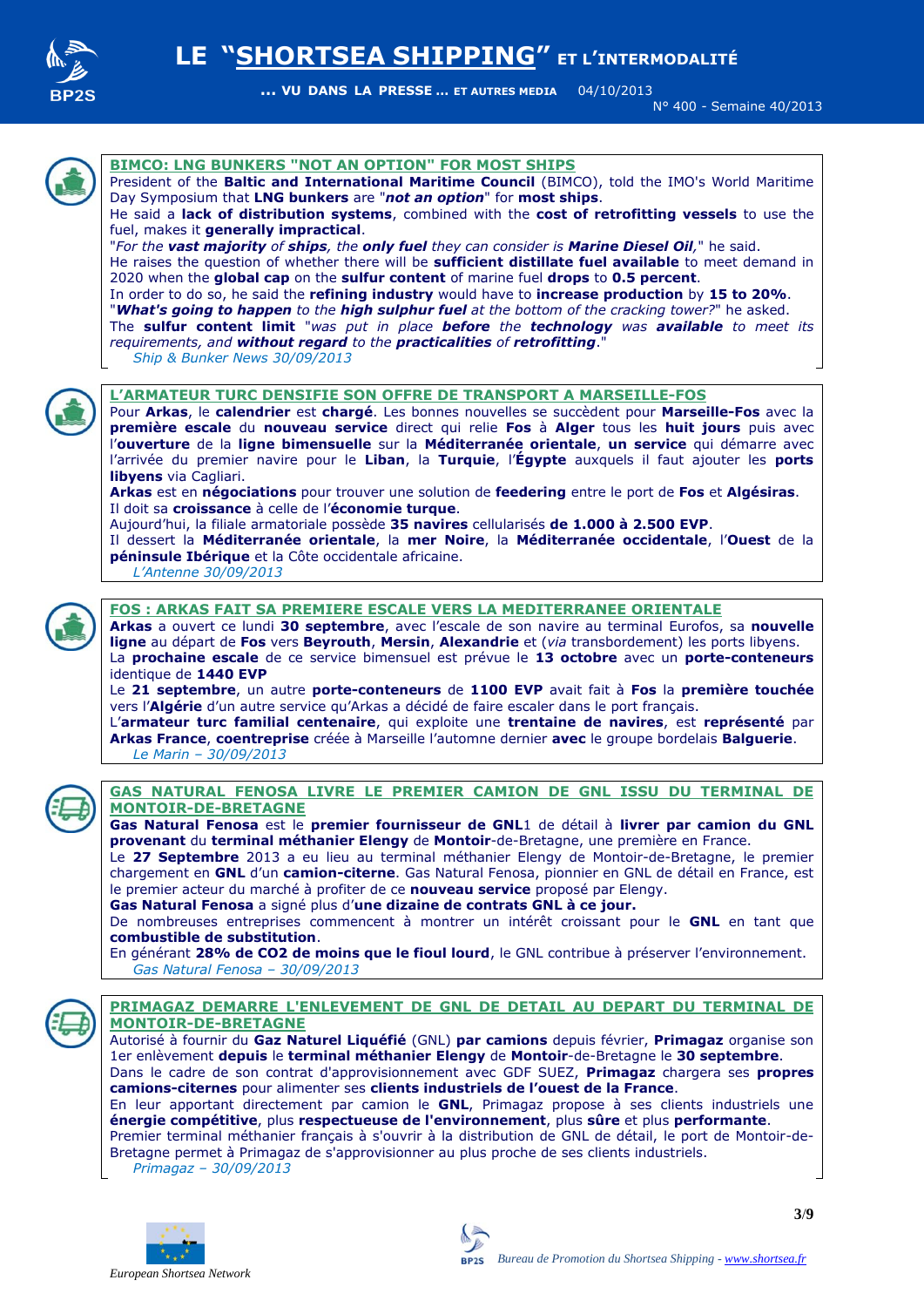

N° 400 - Semaine 40/2013



According to the company, such **exhaust gas cleaners** are a **cheaper alternative** for the **use of** the **low-sulphur fuel** which as from 2015 will become compulsory in the Channel area, the North Sea and the Baltic region.

 *Shortsea.be – 30/09/2013*

![](_page_3_Picture_7.jpeg)

#### **TRANSPORT & LOGISTICS - 15-17 OCTOBER - ANTWERP**

Together with Inland Navigation Flanders, the **shortsea promotion centre** will have its **own stand** at the **trade fair** in **Antwerp** Expo.

Both the "**Shortsea Award**" for companies and the "**Shortsea Ambassador**" award will be presented at 12 o'clock noon **on 15 October** on our stand.

 *Shortsea.be – 30/09/2013*

![](_page_3_Picture_12.jpeg)

#### **TSCHUDI LAUNCHES NEW DIRECT CONTAINER LINE BETWEEN BALTIC AND THE OSLOFJORD**

The **new Tschudi line** is the first **direct service** from the **Baltic to** the **Oslofjord**.

Every Friday evening **from September**, a container vessel from **Helsinki**, **Tallinn** and **Klaipeda** will serve the port of **Drammen**.

"*Our new line strengthens our market position and commitment to the door to door logistic service we offer. A wide variety of containers (20', 40', 45') suitable for most cargo commodities can be provided*."

Since 2007, Tschudi has secured a strong market position and is now well recognized as a main **independent short sea container line** providing a reliable and competitive service.  *SPC Estonia – 30/09/2013*

![](_page_3_Picture_18.jpeg)

#### **PORTS NEED A POLICY THAT EMPOWERS THEM TO MEET TOMORROW'S CHALLENGES, NOT ONE THAT BURDENS THEM**

Today, the Transport Committee of the **European Parliament** will have a first exchange of view on the **Commission Proposal for a Port Regulation**, which was published on 23 May…

The European Sea Ports Organisation (ESPO) acknowledges that the Commission proposal addresses some **important conditions for ensuring a level playing field**.

**But** the Commission proposal disappoints, since it partly undermines those principles.

In that overall context, ESPO and its members cannot accept the regulation proposal as it stands.

ESPO fears that the **Commission proposal** in its current form will **hamper well performing ports**.

Finally, European ports do not see the port regulation as the instrument that will improve the competitiveness of ports. There are other, more important, **factors** that can enhance the level playing field in the port sector **that need to be tackled**: **internal market for maritime transport**, **environmental rules affecting transport patterns and modes**, unfair competition with third neighbouring countries, and burdensome customs procedures.

 *ESPO news – 30/09/2013*

![](_page_3_Picture_27.jpeg)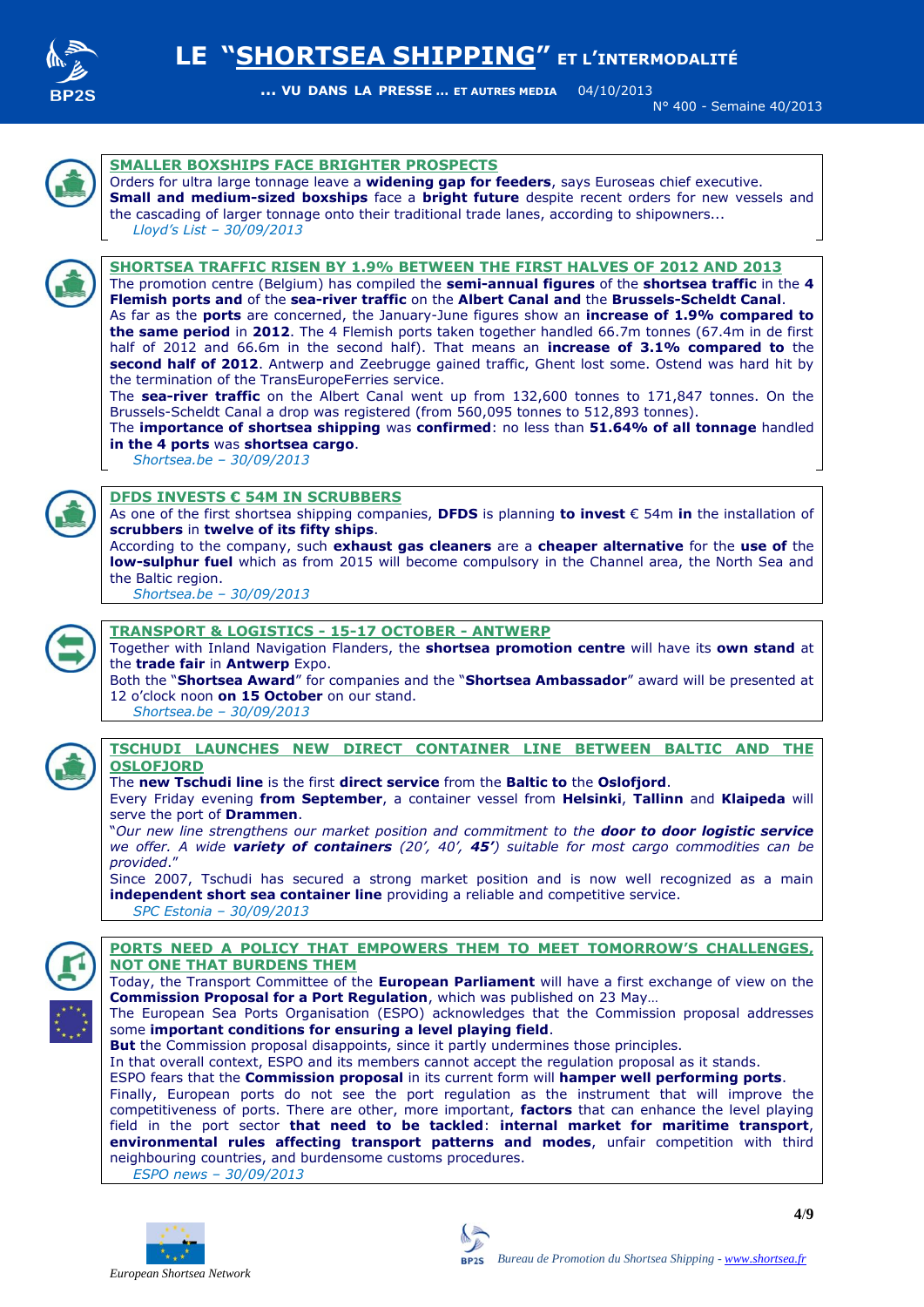![](_page_4_Picture_0.jpeg)

N° 400 - Semaine 40/2013

![](_page_4_Picture_4.jpeg)

#### **PORT USERS' COALITION URGES OPENING-UP OF SERVICES**

**Ship agents, forwarders** and **owners press European Commission** on **free market access.**

A **coalition** of **port-user representatives** has **called** on the European Commission **to include port labour, cargo-handling** and **passenger services in** new **free market access legislation** under discussion in Brussels.

Ship agent, freight forwarder and shipowner representatives have timed their appeal as the first **discussion** takes place **today** in the **Transport Committee** of the **European Parliament** on the **commission's proposal** to establish a framework on **market access** to **port services** and **financial transparency** of ports.

**Ship agents'** body **ECASBA**, **CLECAT** for **freight forwarders** and **shipowners'** group **ECSA** said in a **joint statement** that the proposed directive means that "*a legal basis will be in place with regard to market access and transparency in ports*".

The statement continued with a caveat: "*Users, however, regret the difference in treatment of port services, more precisely the exclusion of port labour, cargo-handling and passenger services from the application of the freedom to provide services.*

"*Whilst users understand the political reasons for this decision, they underline that these essential services should not be excluded*."

 *Lloyd's List – 30/09/2013*

![](_page_4_Picture_13.jpeg)

#### **LES PORTS EUROPEENS TRES CRITIQUES AVEC LES PROJETS DE BRUXELLES**

Le **projet de libéralisation portuaire** présenté le 23 mai par la Commission européenne était **examiné** pour la première fois le 30 septembre **par** la **commission transport** du **Parlement européen**.

L'occasion pour l'**Espo**, l'organisation des autorités portuaires européennes, de **critique**r vertement le **projet**. « *Les ports ont besoin d'être aidés pour faire face aux énormes challenges liés à l'augmentation des trafics, de la taille des navires et de la pression de la société et de l'environnement mais n'ont pas besoin de règles qui créent des contraintes supplémentaires sans bénéfice pour l'industrie portuaire et les clients des ports* », martèle l'Espo.

Au cœur de ses critiques : l'**impossibilité** selon elle **de fixer** un **cadre et** des **règles communes à des ports dont** la **taille**, la **situation géographique et** les **ressources financières** sont très **différentes**. Au risque de rendre moins performants ceux qui le sont le plus, estime l'Espo.  *Le Marin - 01/10/2013*

#### **LNG TERMINAL ESSENTIAL FOR ENERGY INDEPENDENCE**

A fresh analysis commissioned by the Ministry of Economic Affairs stresses the **importance of** the proposed **regional LNG terminal**, which both Estonia and Finland are vying to host, in **reducing reliance** on **Russian natural gas**.

**EU financial support** that has been pledged is an **imperative** though, because the **project** would otherwise be **too risky as** a **fully private venture**.

 *SPC Estonia – 30/09/2013*

![](_page_4_Picture_23.jpeg)

#### **NEW LNG REPORT**

Ocean Shipping Consultants (**OSC**) has published a **new** in-depth **study, 'LNG as a Bunker Fuel: Future Demand Prospects and Port Design Options",** to provide **an insight into** likely and potential **LNG developments.**

The report highlights the **rise in the number of LNG fuelled vessel** and the **growing order book**. It also looks at the **economic advantages** of utilising **LNG as a bunker fuel compared to HFO and MGO** for a number of vessel types, including containerships, dry bulk carriers, ro-pax vessels and PSVs. It includes forecasts on the **development** of the **LNG fuelled fleet** and the **potential growth** in the size of the **LNG bunkering sector** through to 2025.

In addition, the report outlines the **indicative costs** of **various infrastructures** such as LNG storage tanks, pipes, berths and jetties.

 *LNG eNews – 01/10/2013*

![](_page_4_Picture_29.jpeg)

#### **EU CLUSTERS PRESS FOR MARITIME SURVEY**

The European Network of Maritime Clusters (**ENMC**) has reiterated a **call to** the **European Commission** to carry out a survey **to determine** "*the real weight of the European maritime sector*". The ENMC, which first made the call in Schengen last year, said that **the survey**, for which it would be looking to play an advisory role, remained **a priority** and would serve as a starting point **for credible action in** the **maritime sector by** the **EU** in future.

 *Fairplay - 30/09/2013*

![](_page_4_Picture_33.jpeg)

**5**/**9**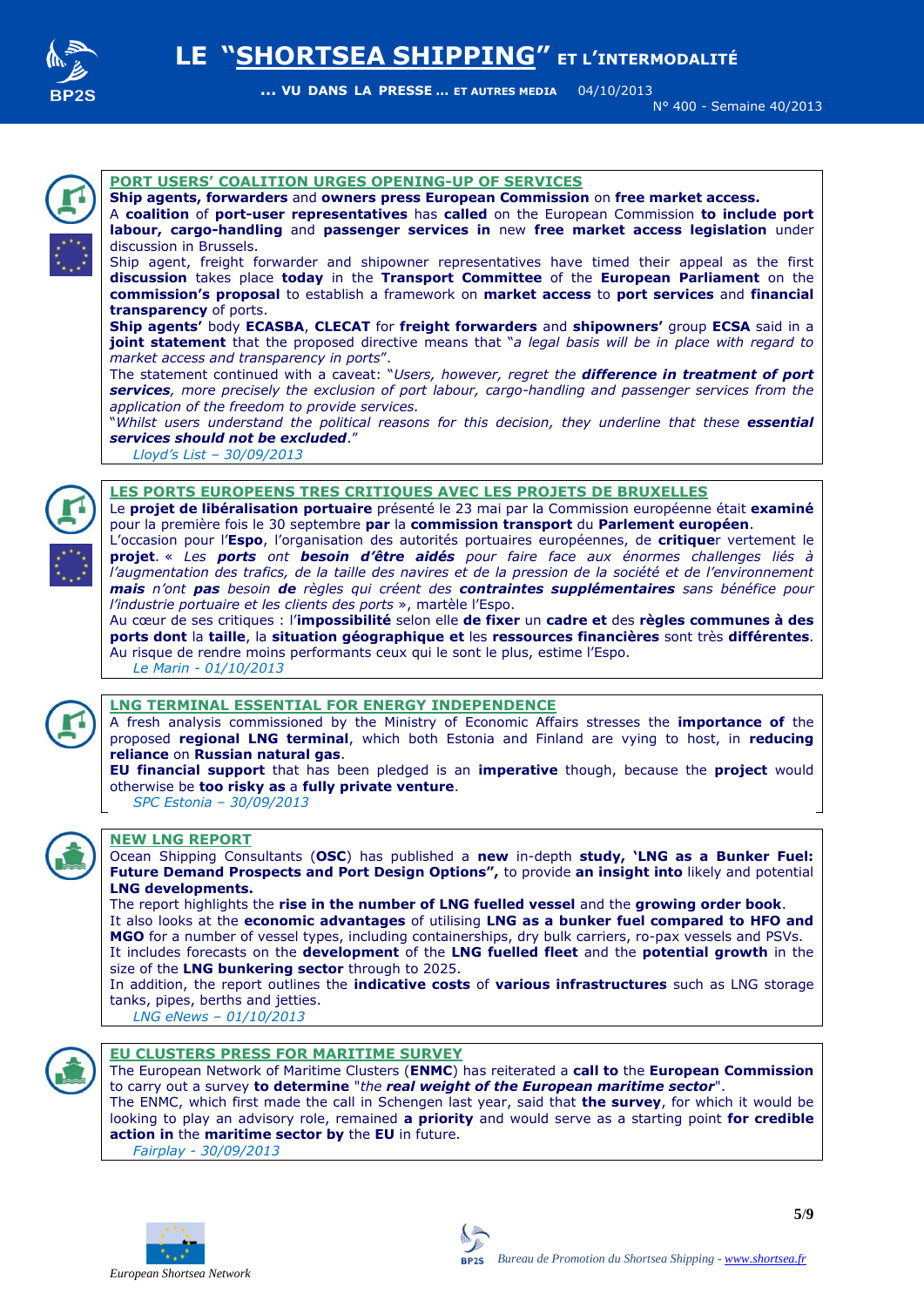![](_page_5_Picture_0.jpeg)

N° 400 - Semaine 40/2013

![](_page_5_Picture_4.jpeg)

![](_page_5_Picture_5.jpeg)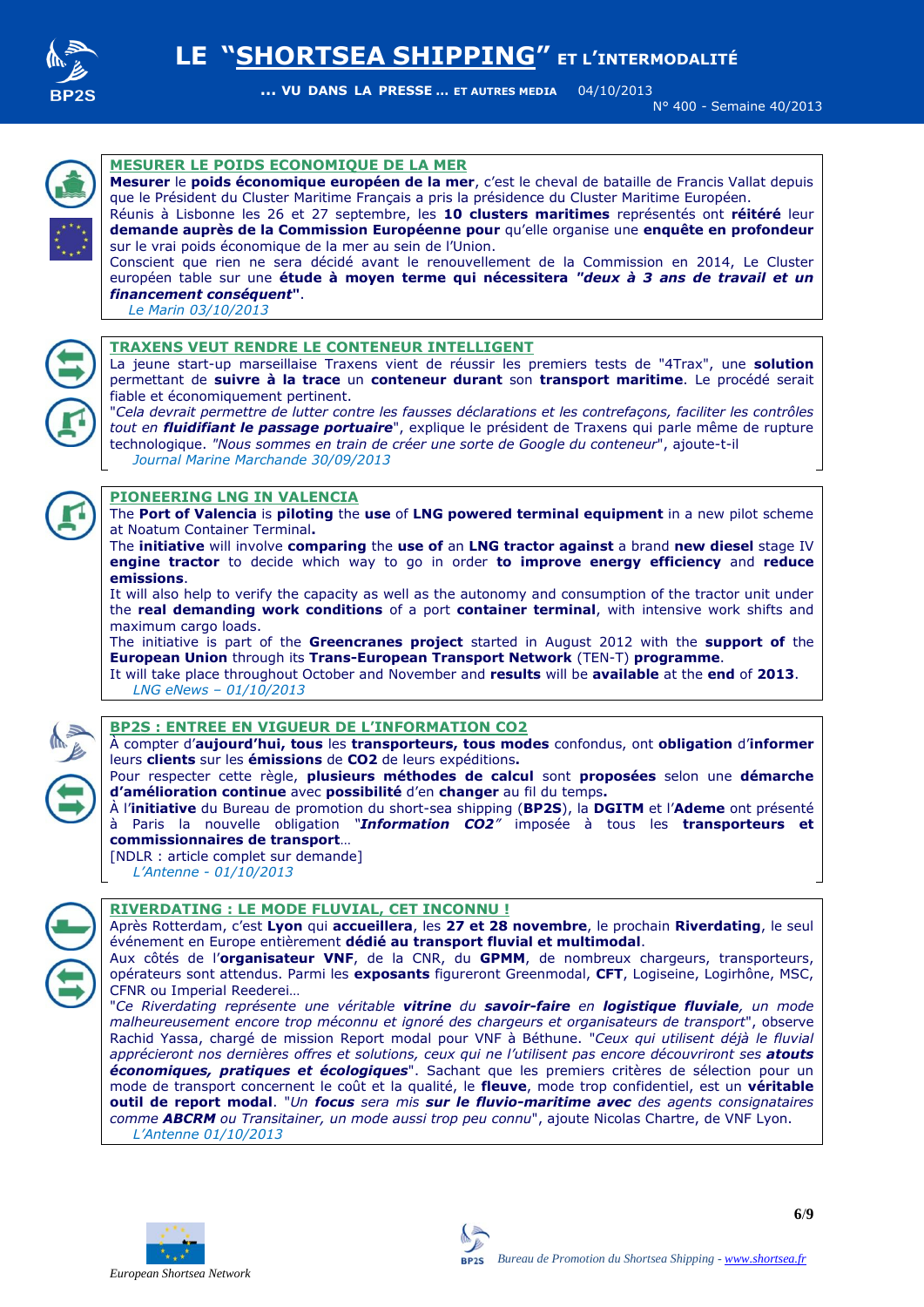![](_page_6_Picture_0.jpeg)

N° 400 - Semaine 40/2013

#### **COAL TO SURPASS GAS IN SOUTHEAST ASIA POWER-USE BOOM**

**Coal** will **replace natural gas as** the **dominant fuel for producing electricity in Southeast Asia** as the region almost doubles its energy consumption in the next two decades, according to the International Energy Agency.

The 10 **members** of **ASEAN**, with energy demand growing at more than twice the global average, **will get 49 percent of** their **power from coal by 2035**, **up from 31 percent in 2011**, the IEA said today in its Southeast Asia Energy Outlook.

The share from gas will drop to 28 percent from 44 percent.

*Bloomberg - 02/10/2013*

![](_page_6_Picture_9.jpeg)

#### **EMISSIONS RULES WILL DRIVE UP COSTS FOR FERRIES**

CEO of ferry operator AS Tallink Grupp (Tallink), says **rules on sulfur emissions** starting **in 2015** will **raise costs for ferries and cargo shipping**. He said it is still not clear how companies will achieve the reduction.

Price increases will have a **greater effect on freight transport than passenger traffic**, driving up the cost of goods to consumers.

The CSL Group (CSL) recently warned that **environmental regulations** are "**insensitive**" **to short sea operators** and may have the unintended **consequence of pushing** the **transportation of goods to the road and rail sectors**.

 *Ship & Bunker News Team 01/10/2013* 

#### **MISSION DE "VIA MARSEILLE FOS" EN TURQUIE**

L'association de promotion de place portuaire « **Via Marseille Fos** » organise une **mission** en **Turquie** du **17** au **22 novembre** 2013, à **Istanbul** et **Mersin**.

L'association regroupe plusieurs entités qui ont comme objectif de promouvoir le port de Marseille Fos et le **passage** de la **marchandise** en provenance ou vers l'Europe via le port. **Marseille Fos** se positionne désormais comme le **port de prédilection** des **échanges entre la Méditerranée et l'Europe**.

Sont membres fondateurs de Via Marseille Fos : le **grand port maritime de Marseille**, la CCI Marseille Provence, l'union maritime et fluviale de Marseille Fos, **MGI**, la mairie de Marseille.

Cette **mission** en **Turquie** sera composée d'une délégation comprenant des représentants de ces 5 entités ainsi que des **agents maritimes**, **transitaires** et **manutentionnaires** implantés à Marseille Fos et désireux de **conforter** leur **positionnement** en **Turquie**.

Il est prévu des **ateliers de travail** portant sur le secteur automobile, la **logistique**, le **conteneur** et le **roulier**, un **roadshow** suivi d'un cocktail dînatoire à **Istanbul** le mardi 19 novembre, et un roadshow suivi également d'un cocktail le jeudi 21 novembre à **Mersin.**

[NDLR : contacts et informations complémentaires sur demande].

 *GPMM – 02/10/2013*

![](_page_6_Picture_23.jpeg)

#### **PSA CONSTRUIRA SES PROCHAINS PETITS MONOSPACES EN ESPAGNE**

**PSA** Peugeot Citroën et **General Motors** (GM) précisent que la **production** de leurs prochains **petits monospaces** [NDLR : en partie destiné au marché européen] aura lieu dans l'usine de GM à Saragosse, **en Espagne**. Les premiers monospaces devraient être commercialisés fin 2016.  *Econostrum 02/10/2013*

![](_page_6_Picture_26.jpeg)

#### **VALENCE : LE GNL SUR LES TERMINAUX PORTUAIRES**

Une **action pilote** pour l'**utilisation** du **gaz naturel liquéfié** va être lancée sur le Noatum Container **Terminal de Valence** (Espagne). Cette opération s'inscrit dans le cadre du projet « Green Cranes » développé par la fondation Valenciaport, avec la **participation** de trois pays, l'**Espagne**, l'**Italie**, et la **Slovénie**, et le **soutien de l'Union européenne** via les réseaux de transport transeuropéen (**RTE-T**). Concrètement, cette action portera sur l'**utilisation** d'un **tracteur** équipé d'une **propulsion au gaz naturel** et **conforme aux normes** les plus avancées en matière d'**émissions de gaz**. Seront notamment testées la capacité, l'autonomie et la consommation du tracteur dans les conditions normales de travail sur un terminal à conteneurs.  *Le Marin 02/10/2013*

![](_page_6_Picture_29.jpeg)

#### **FULL SPEED AHEAD WITH GAS**

Dutch-based Peters Shipyards introduces revolutionary Inland Shipping concept. Planned, developed and built by Dutch Peters Shipyards, located in Kampen, a unique inland tanker is now the **world's first river vessel** driven by **combustion engines** consuming **purely natural gas**… *MarineLink – 03/10/2013*

![](_page_6_Picture_32.jpeg)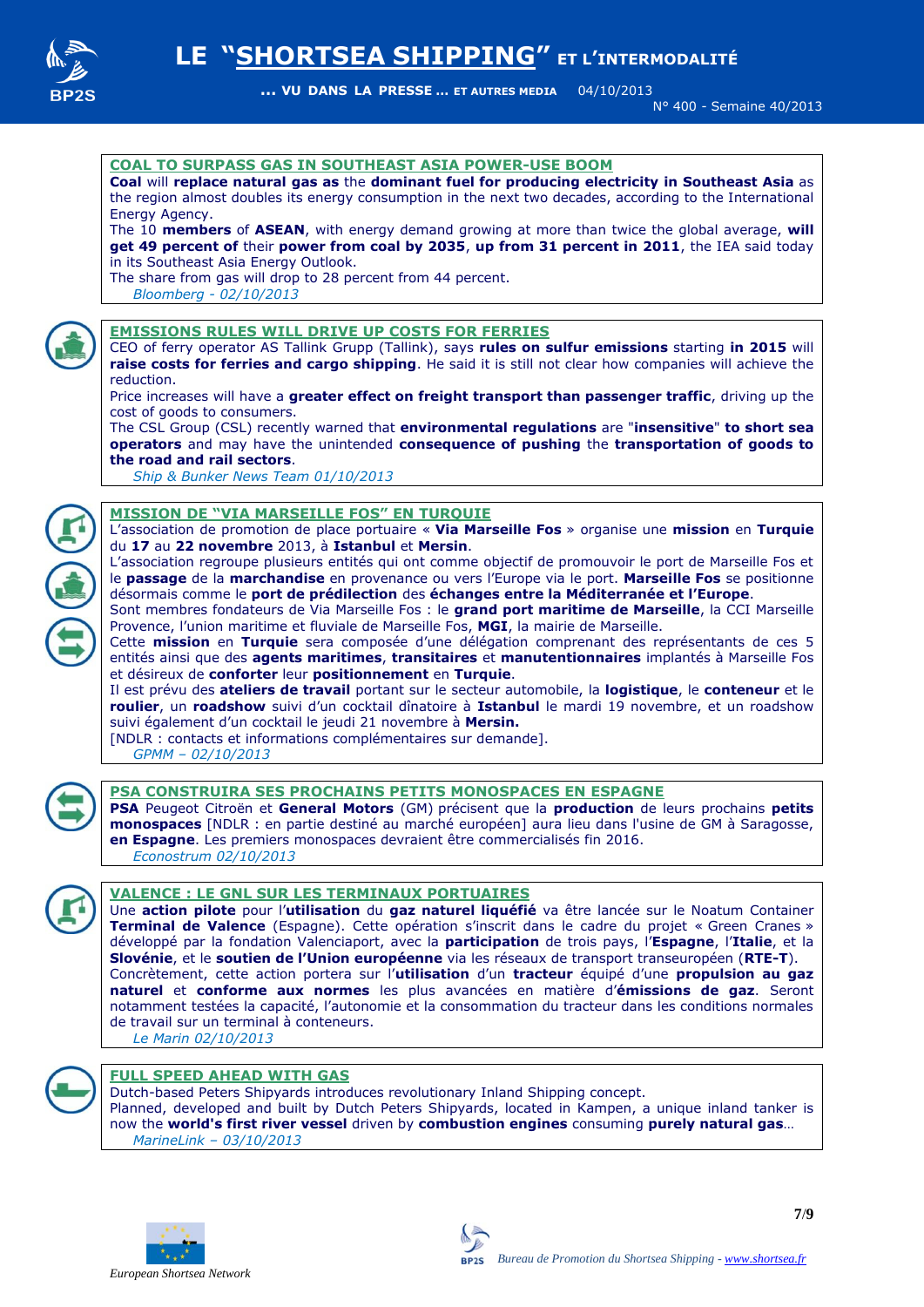![](_page_7_Picture_0.jpeg)

N° 400 - Semaine 40/2013

![](_page_7_Picture_4.jpeg)

#### **LE PILOTAGE ESPERE ECHAPPER A LA LIBERALISATION PORTUAIRE EUROPEENNE**

La **commission transport** du **Parlement européen** a **examiné** pour la première fois le 30 septembre le **projet de règlement** sur la **libéralisation** des **services portuaires** présenté le 23 mai par la Commission de Bruxelles. « *Nous avons constaté une forte inclinaison des parlementaires à exclure le pilotage du champ d'application de ce futur règlement* », salue Frédéric Moncany de Saint-Aignan, président de la **Fédération française des pilotes maritimes**.

La **fédération** mène un intense **lobbying** avec les 4 000 pilotes européens pour que le **pilotage** ne soit **pas** considéré par Bruxelles comme un **service économique pur**. « *Notre mission est d'intérêt général*, assène le président de la FFPM. *Le pilotage a vocation à assurer la sécurité maritime et la fluidité du passage portuaire et n'a rien à faire dans ce projet de règlement.* »  *Le Marin 03/10/2013*

![](_page_7_Picture_8.jpeg)

#### **UN NOUVEL ESPOIR POUR LE PAVILLON NATIONAL ?**

Le **ministère** du **Transport** et de l'**équipement marocain** vient de lancer un **appel** à **manifestation d'intérêt** pour l'**exploitation** de **lignes maritimes**. Cet appel vaut aussi bien pour le transport de passagers avec ou sans véhicules accompagnés que pour le **transport mixte**.

Les **lignes** concernées relient le **Maroc** à l'**Espagne**, l'**Italie** et la **France**.

Dans le détail, l'appel comprend **cinq lots**.

Le **premier** concerne les **services** au départ du port **Tanger Med** à destination des **ports ibériques**  d'Algésiras, Gibraltar, Malaga et Portimao (Portugal).

Le **deuxième lot** concerne les services du port **Tanger Med** vers **Sète**, Gênes, Livourne, Barcelone et **Port Vendres**.

Pour le **troisième lot**, il s'agit des services de **Tanger Ville** vers Tarifa et Gibraltar.

Pour sa part, le **quatrième lot** est destiné aux **deux ports marocains** (Nador et Al Hoceima) qui devraient desservir les ports européens d'Almeria, **Sète**, Naples, Mortil, Mallorque et Malaga.

Enfin, le **cinquième lot** concernera les **services** à partir d'Agadir, Laâyoune et Tarfaya vers les **Iles Canaries**.

Le ministère précise que les **compagnies maritimes** à créer doivent être de **droit marocain** avec au moins 50% du capital détenus par des personnes physiques marocaines ou des personnes morales de droit marocain contrôlées par des **intérêts marocains**. Ceci dans le but de «*garantir la performance et la pérennité des services sur le Maroc*».

 *Le Matin 03/10/2013*

#### **ROUEN GRAIN EXPORTS SLIDE 46% ON FEWER WHEAT AND BARLEY CARGOES**

**Grain exports** from the port of **Rouen**, **Europe's biggest wheat-shipping hub**, fell 46 percent in the most recent week on reduced wheat and barley shipments. Rouen grain loadings by destination, in metric tons:

Soft wheat: Mauritania: 34,794 **Algeria: 31,000 U.K.: 6,200 Ireland: 4,400** Feed barley: Saudi Arabia: 40,000 **Morocco: 5,105** Malting barley: Peru: 17,937 **Netherlands: 3,050**

 *Bloomberg 04/10/2013*

![](_page_7_Picture_24.jpeg)

#### **DESSERTE AU DEPART DE NICE ET TOULON : CORSICA FERRIES DEPOSE UN RECOURS**

Le **tribunal administratif** de **Bastia a examiné** les **recours** déposés par l'armement **Corsica Ferries et** par la **CGPME** (confédération générale des petites et moyennes entreprises) **contre** une **délibération** du 9 novembre 2012 de l'**Assemblée de Corse**. Celle-ci **fixe** les **obligations** de **service public** de **transport maritime** de **passagers et** de **marchandises entre** l'**île de Beauté et** les **ports de Nice et** de **Toulon** (hors délégation de service public, donc).

**Corsica Ferries estime que** ce **cahier des charges** serait « *taillé sur mesure* » **pour** la **SNCM et la CMN**. Une position visiblement partagée par le rapporteur public. Le **jugement** a été mis en délibéré et devrait être **rendu dans quinze jours**. Il **pourrait amener** une **annulation** de la **délibération de l'Assemblée de Corse**.

 *Mer et Marine 04/10/2013*

![](_page_7_Picture_29.jpeg)